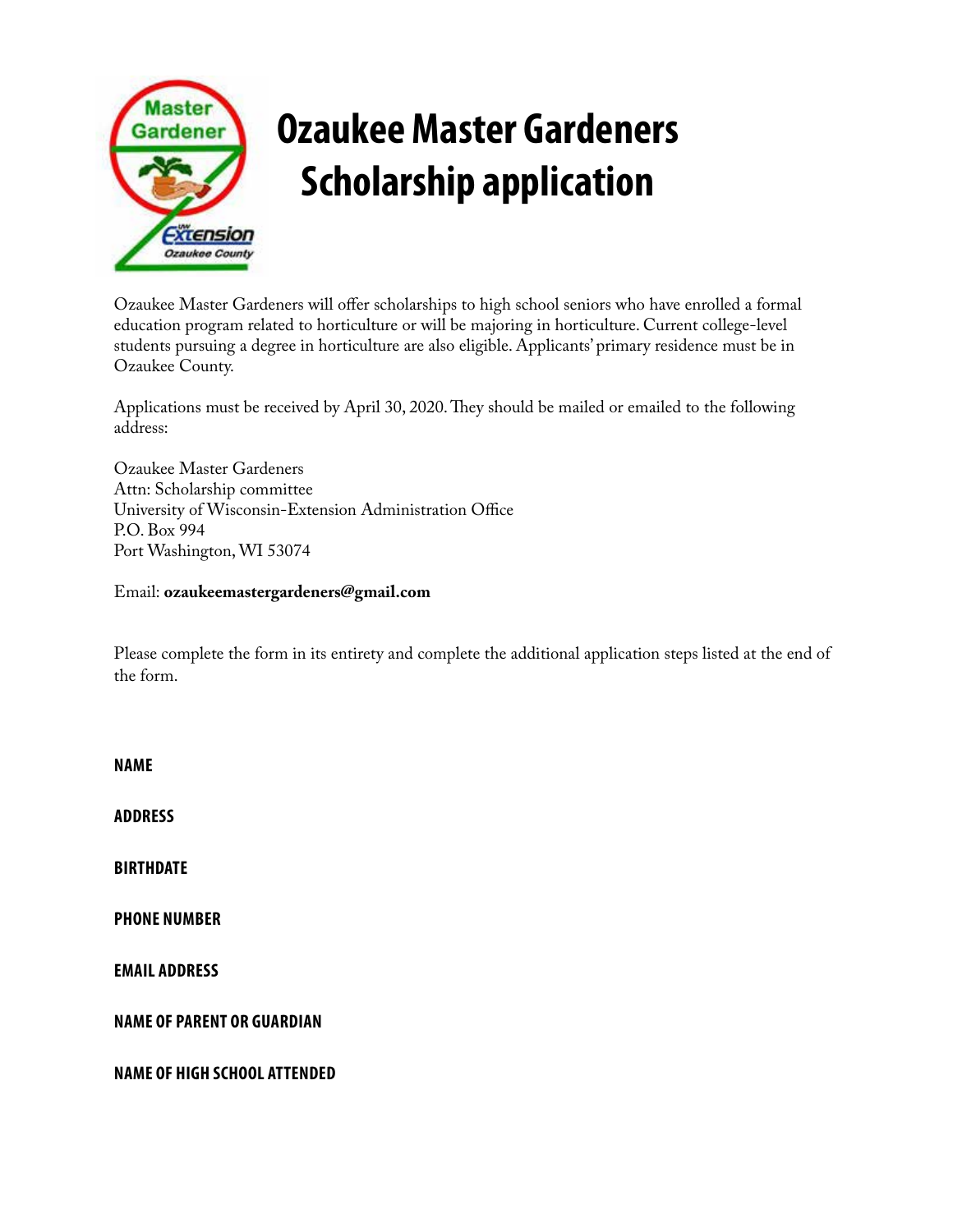**DATE OF GRADUATION**

**COLLEGE OR SCHOOL YOU PLAN TO ATTEND OR CURRENTLY ATTEND**

**INTENDED MAJOR**

**SCHOOL ACTIVITIES AND AWARDS**

**COMMUNITY AND VOLUNTEER ACTIVITIES**

**ACTIVITIES RELATED TO HORTICULTURE**